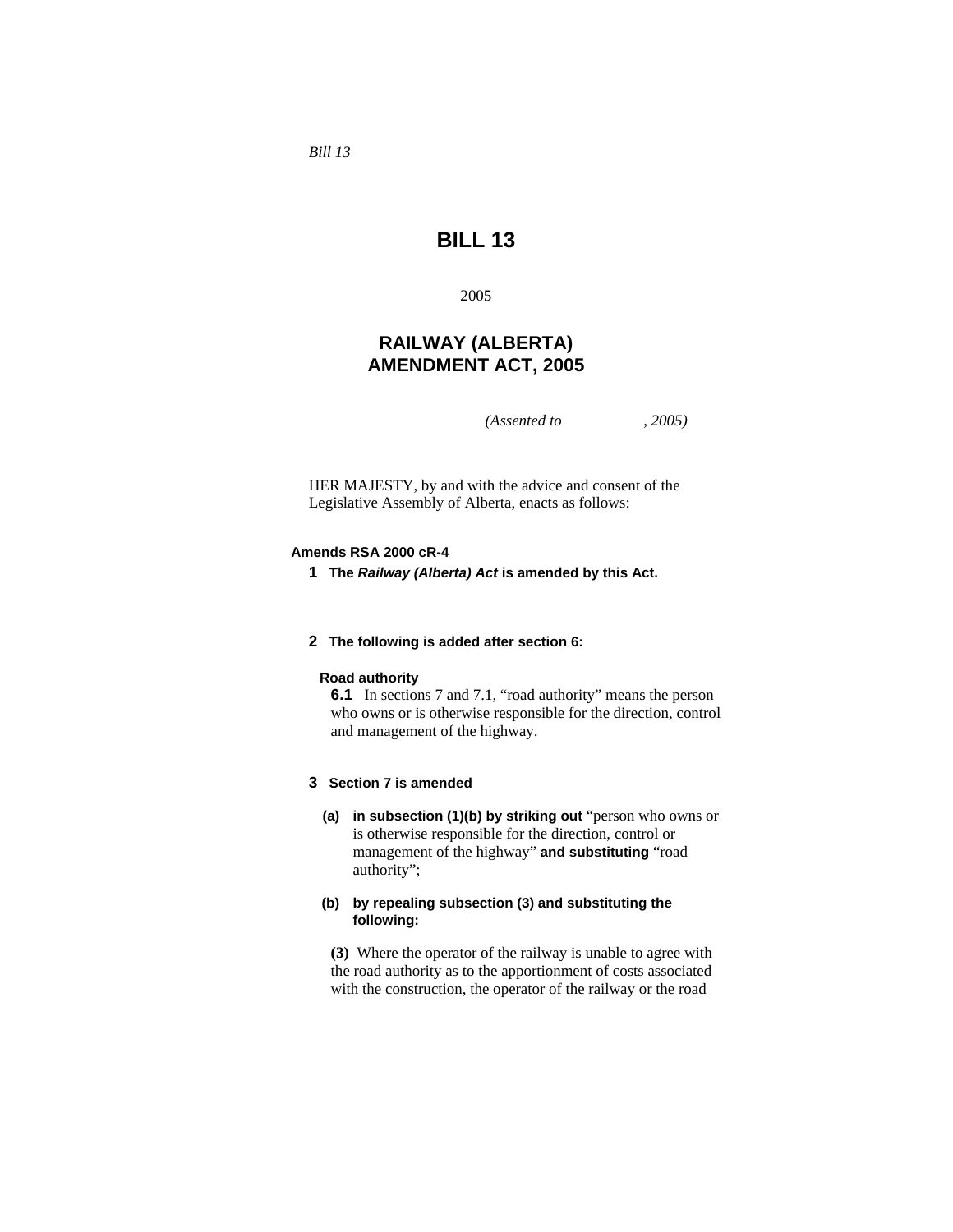authority may apply to the Land Compensation Board to apportion the costs.

# **4 The following is added after section 7:**

# **Maintenance costs of highway crossings**

**7.1**(1) In this section, "highway crossing" means

- (a) a track on, across, over or under a highway, or
- (b) a highway on, across, over or under a track.

**(2)** Where the operator of a railway is unable to agree with the road authority on the apportionment of costs associated with the maintenance of a highway crossing that existed on or after the coming into force of this Act, the operator of the railway or the road authority may apply to the Land Compensation Board to apportion the costs.

**5 Section 20(1)(a)(ii) is amended by striking out** "control or management" **and substituting** "control and management".

**6 Section 30(x) is amended by adding** "or the Land Compensation Board" **after** "Surface Rights Board" **wherever it occurs.**

**7 Section 43(1) is amended by adding** "within 30 days of the date the action was taken" **after** "a review of the action taken by the Railway Administrator".

**8 Section 4 comes into force on Proclamation.** 

**Explanatory Notes**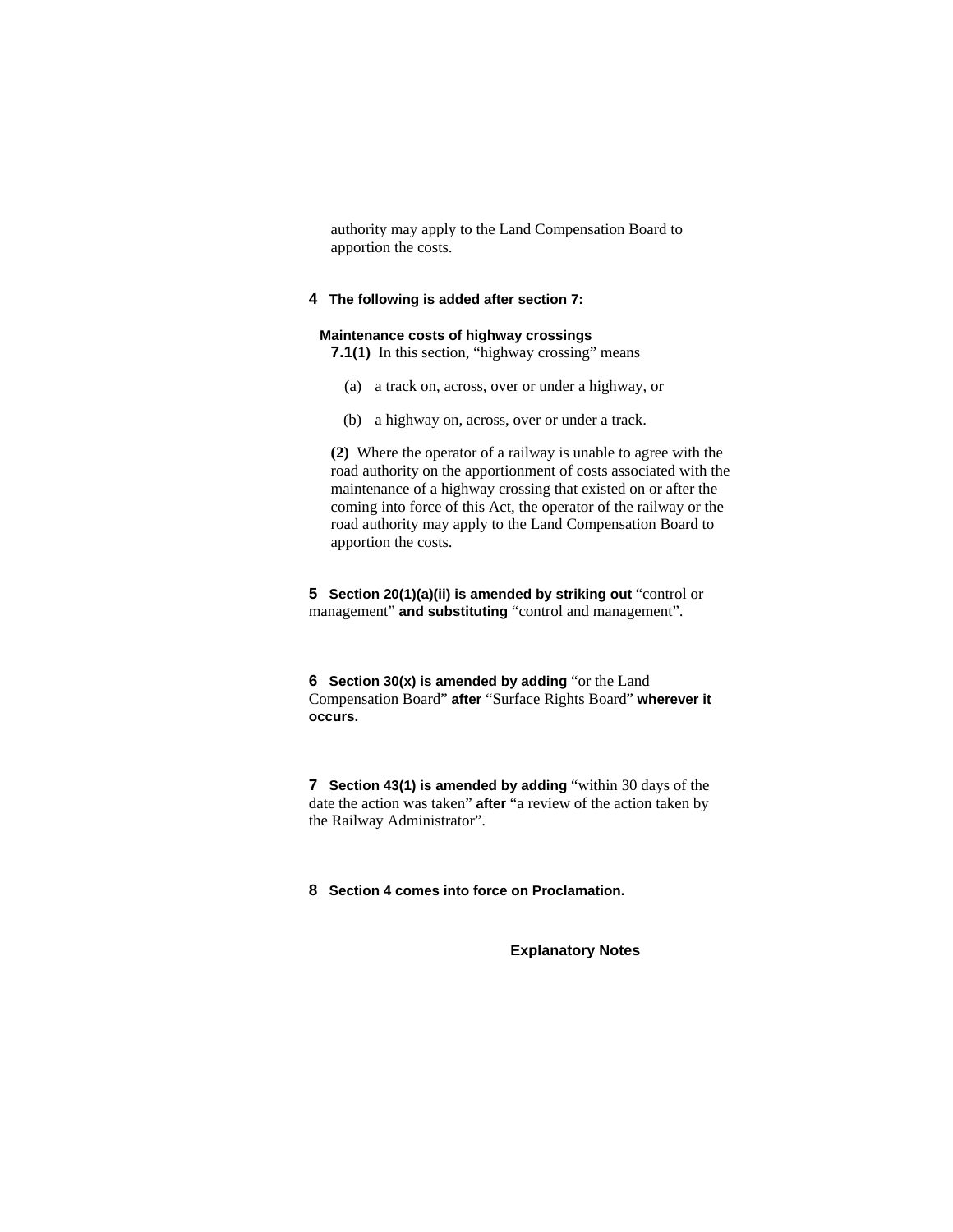**1** Amends chapter R-4 of the Revised Statutes of Alberta 2000.

- **2** Definition of road authority.
- **3** Section 7 presently reads in part:
	- *7(1) A person shall not, in respect of any railway,* 
		- *(b) construct a highway on, across, over or under track unless the Railway Administrator has granted to the person who owns or is otherwise responsible for the direction, control or management of the highway an approval to carry out that construction.*

*(3) Where the operator of the railway referred to in subsection (1) or (2) is unable to agree with the person who owns or is otherwise responsible for the direction, control and management of the highway as to the apportionment of costs between those parties with* 

*respect to the construction, the operator of the railway or the person who is the owner or is otherwise responsible for the direction, control and management of the highway may apply to the Surface Rights Board to apportion those costs.* 

- **4** Maintenance costs of highway crossings.
- **5** Section 20(1)(a) presently reads:

*20(1) In this section,* 

- *(a) "private road" means* 
	- *(i) a road that is not a highway, or*